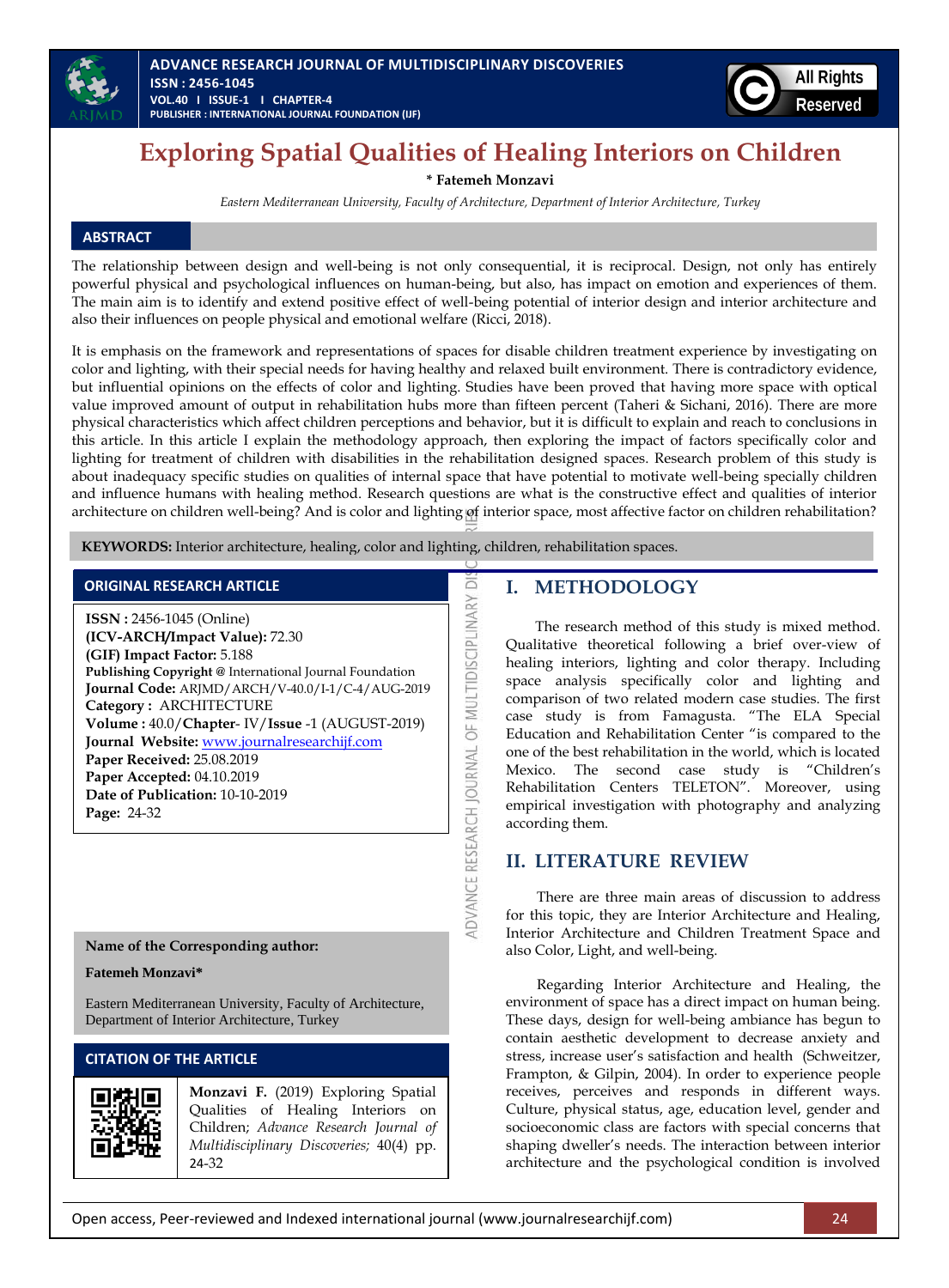with both considerate features and the interior architecture approach of design.

In other words, interior architects should design for the human physical and psychological senses. Architecture and interior architecture support towards programming with determining needs, proposing a draft and finally suggesting a suitable location and appropriate healing interior design according to user's needs (Ricci, 2018).

There is always process of discovering. When we enter to the space, at first we notice it, then recognize it eventually evaluate it. This process affects to our feelings and our thoughts. Architects and interior architects have to know about this fact and design according that (Pattison & Robertson, 1996). For that reason, architects and interior architects are worried about producing a suitable physical atmosphere that supports the operator and expands his physical and psychological situation.

As regards Interior Architecture and Children Treatment Space, recently consciousness about space which has therapy and treatment potential is rising. In contrast poor space design limits creating and humanistic treatments. Thinking about healing potential of space and design came from old time. Architects and interior architects are responsible to design human environment. They have to design clearly with respect to human requests. motivating people physically and emotionally and designing for human feelings are their duty. Thus, they should know about human senses and their functions (Cotton & Geraty, 1984).

**DISCOVERI** 

3

Architecture acts like third skin for human-being. The real skin which is covering the body is the first one, the second skin which has insulation duty of body is the clothes which people wear, then the third skin is the building where human is inside of that (Elyacoubi, 1999). This issue shows the importance of architecture and interior architecture's role in people's especially children's life physically and emotionally. Children have different physical and psychological characteristics. Therefore, their treatment spaces are various and need specific interior design. There are many factors which effect on human health such as: thermal conditions, acoustic, wall surfaces, color, lighting and etc.

In this article has been tried to investigate the effects of treatment spaces, specially color and lighting on educating of the disorder children. Based on ecology theory of visual perception children take complex information from environment. So, perception is nothing than way of gaining information and understand it by children from surrounding. They are potentially active and motivated perceivers. thus their characteristic shape by whatever environment and furnishing suggest them (Gibson, 2015). Exploring the use of interior architecture for improving children treatment and reducing stress and anxiety produced by the society for enhancing their sense of belonging. Design factors of physical environment have influence on children health and feelings (Moore, Jelin, & MaCarty, 1995).

Interior architectural pleasing plans with useful purpose has designed different spaces based on the user's desire for improving activity's efficiency. Interior architecture absolutely valuable with making different space and atmosphere for various needs with the intention of increasing person's motivation and efficiency. Disabled children easily disappointed of learning, sitting or waiting frequently in compare with normal children. Hence, interior architects should make their life relaxed and more stimulating by designing proper interior architecture. Having happier and healthier generation needs more appropriate and healthy interior architectures.

On the subject of color, Light and Health, Color and light have crucial influence on people's feeling and they ground reaction of human to environment. Also they have been used as healing tools for patient recovery. Using appropriate color and lighting interior architecture and design, using natural light and producing visual views of outside for having healing and relaxing space is entirely essential. Color is light and energy. Reflection makes color visible. There are visible wave lengths and non-visible one which affect the skin and the eyes. Most of people knows about influence of non-visible lights, such as, x-rays and ultraviolet rays, yet they don't know about effect of visible lights which effect on systematic physiologic responses and moods. Such as seasonal affective disorder (SAD) like depression, sleep disorder, work disruption, headache and fatigue, which most of people suffering from that.

They are significant differences between natural day light and artificial lighting, counting amount of illuminance, homogeneity, light spreading, dissimilarity of color and volume of ultraviolet radiation. Natural sunlight has totally vital effect on healing, for instance: people with depression problem can recover quicker with having brighter light atmosphere of interior design. However, in some cases healing process distracted by exterior shading elements. Sun is the source of daylight which brings natural light in an interior environment by using openings, such as windows and sky lights for maximizing visual comfort and decreasing energy usage.

Furthermore, demonstrates daylight have a consistently acceptable and positive substantial influence on student presentation by better test score. In contrary, inadequate and direct sunlight can be harmful in some conditions and implicated sleep disorder. Besides, artificial light which is man-made tool for releasing light and heat. Natural lighting was found to have positive and negative effects on person's performance, especially children. On one hand, skin can create vitamin D which is useful for having healthy teeth and skeleton. On the other hand, helping to increase the level of serotonin in boosting moods, with absorbing more sunlight. On the other hand, exposure to sunlight can be harmful for people's health, it can cause quicken the aging process or skin cancer.

Light have a psychological a physiological impact on people's health. Having full spectrum lighting prevent of disease-causing and makes noteworthy enhancements in activity of body. Additionally, it causes reducing heart beat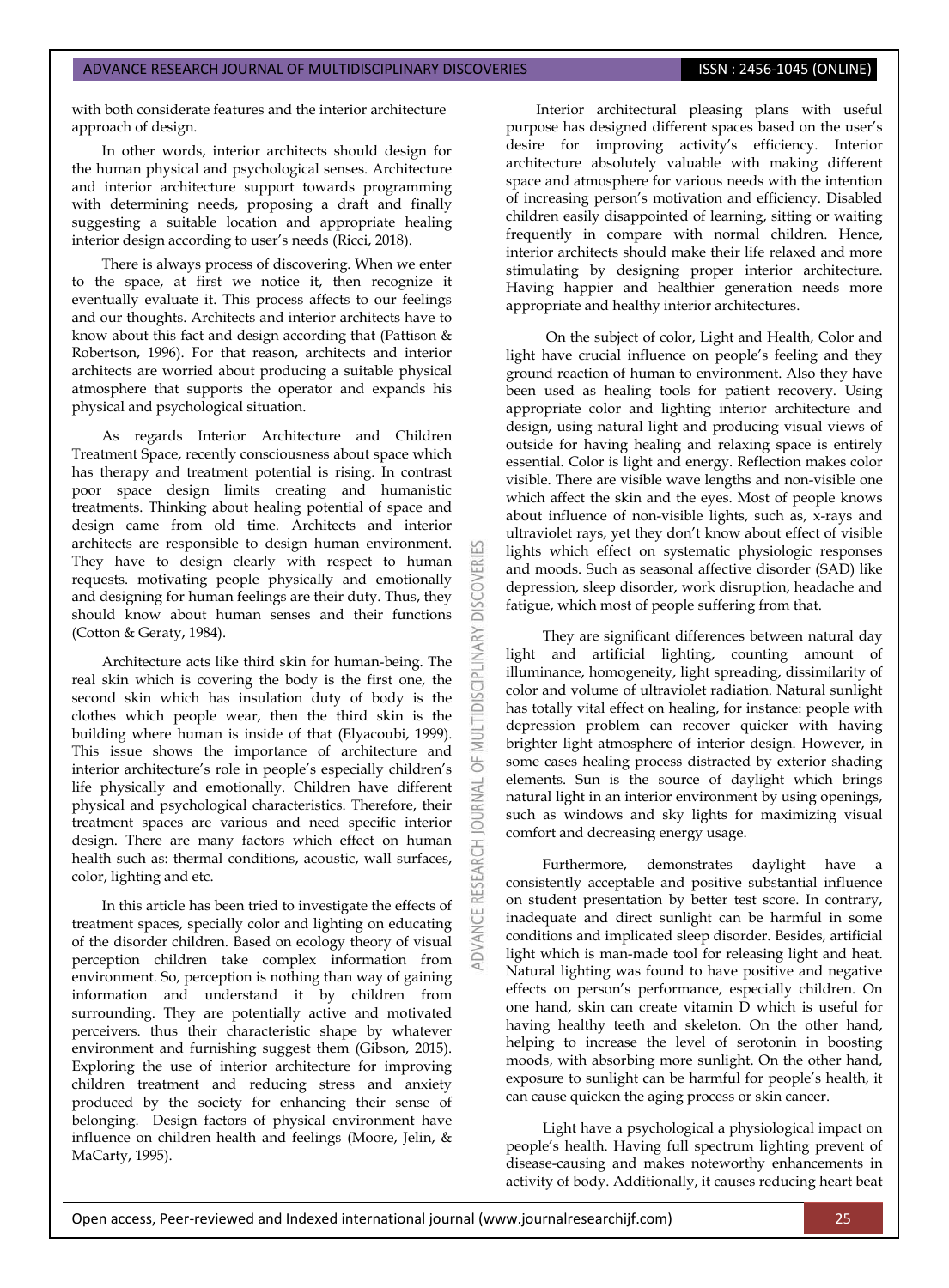speed and make lower blood pressure. Thus, interior architects should consider impact of lighting. Light becoming motivational and enhancing vibrant quality of interior architecture designs. Combination of Light and shadow can make contrast and create totally stimulating patterns, shapes and forms (Moneim, 2005).

Without colors that are indispensable in our lives we cannot distinguish the surrounding atmosphere. The color is significant while responding. People have ability of perceiving colors; they can have recognized the dissimilarity of space's forms (Riley, 1995). Color effects human feelings and physiology. Entering light of different colors to the eyes influence indirectly to the feelings in the hypothalamus. That impacts the pituitary gland. The master gland regulates the whole endocrine system, together with the thyroid and sex glands, plus regulates the choral stages of this structure (Varley, 1980).

Accordingly, architects and interior architects have to consider the importance of psychological and physiological role of colors in space design. Also using warm color schemes for having silent atmosphere (Moore, Jelin, & MaCarty, 1995). Color may affect children's social behavior. For instance, bright lighting together with color is more effective on children behavior (Gifford, 1988). Also using warm tone of color for controlling high activity of them and for having calmer atmosphere using cool tones of color (Olds, 1989). Colors that have positive impacts on people's feeling and emotions, calming the nerve's systems and make peaceful atmosphere are called healing colors. In many years, several cultures around the world implemented colors for constructing healing spaces.

Recently chromo therapy or color therapy is an essential healing tool (Olesen, 2014). Color therapy is a type of healing which affect person's moods, feelings and physical or mental health, sense of well-being, healing diseases and balance internal systems via using visible spectrum of light and color. For example, having lower blood pressure with using positive effect of blue color. Whereas red color with opposite impact. Plus, yellow color can have helped depressed people to be cured. Furthermore, using of colored light is projecting to the eyes, and appealed to boost brain actions, improve emotional and physical well-being (Schweitzer, Frampton, & Gilpin, 2004). Moreover, Avicenna, an Islamic Iranian thinker who lived in the 11th century made color therapy more improved. He invented a diagram that connected color to temperature and the physical circumstance of the body, which still using, describing the chakras, or energy centers in our bodies along our spine. Allocating a color in each chakra, and color therapists using that for healing many illnesses by focusing on energy center in the body (Olesen, 2014).

# **III. CASE STUDIES**

The children's rehabilitation and education center is a children problem-solving place and treatment center that offers complete therapeutic and rehabilitative services to disabled children with complex physical problems. The purpose of rehabilitation is reestablishing human's health or bring that person back to ordinary healthy life through training and therapy after sickness. The rehabilitation can be considered as a place and united into a hospital organization. The main characteristic of rehabilitation center is making people feel relaxed, stress-free, surround them by the precise environment and bring them the pleasure. Hence architects and interior architects should focus on features that support human health and wellbeing. These opinions take an idea to produce a passionate interior architecture, which changes the life, gives them well-being of physical, psychological and social state of mind and healthy living (Stepanova, 2017). Healthcare environments must create a welcoming, healing image and atmosphere with a focus on the safety of patients. Also should be readable, flexible with appropriate functions and make human feels worthy.

#### **FIRST CASE STUDY**

**JSC** 

5

**JOURNAL** 

**RESEARCH** 

**DVANCE** 

#### **ELA Special Training and Rehabilitation Center**

Minimalist architectural building, ELA rehabilitation and learning center for special needs children located in Nicosia, Cyprus. Building is located in the middle of green field. Building design has vertical and horizontal lines with long glazed windows and simple forms of structures. I try to investigate design principles according color and lighting usages of this center with focusing to psychological and physical effect of interior spaces on children health.

Since children especially disable ones have exceptional needs it should concentrate on healing design and result of color and lighting effects on them. This space design distinct from other educational centers design. It needs suitable connection between each part, using appropriate materials, facilitates life for them with using suitable color scheme and lighting. Thus, the necessity for them is ideal environment for learning and rehabilitation.



#### **Figure1: Building Façade which is rectangular form has neutral and pastel color schemes (Taheri, et al., 2017)**

Building Façade which has rectangular form, neutral and pastel color schemes. In contrast with other normal children's school which has colorful exteriors and interior designs. The building interior architecture has direct relation to outside and Façade, there is harmony in between them. It has open plan style without any dividers,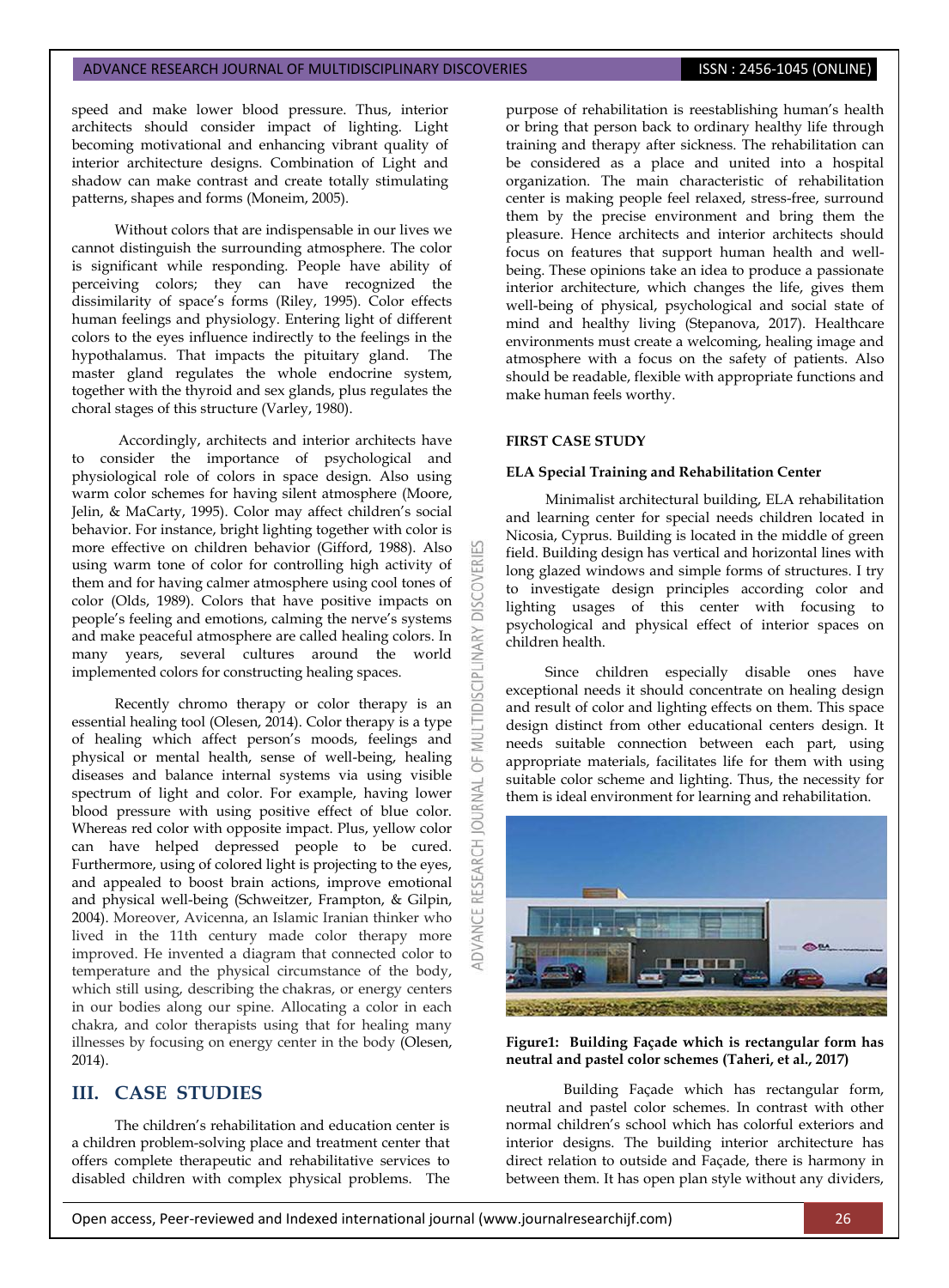with open spaces and wide windows which let sun light comes through the building, hence, children with disabilities have more physical and mental activities ELA center has well-made for special children with disabilities.

Using appropriate color in interior architecture which showing directions with proper lighting increase the speed of healing effects. Use of bright and colors which called warm, like yellow, red and orange developing human actions, colors that are cool such as green & blue rising the feeling of asleep and relaxing, and finally neutral colors like gray are decreasing accuracy.

Also having suitable orientation sunlight and form of visual exciting outside views for treatment space, arouse children's mental and physical abilities. Different space has various lighting and appropriate colors according to the function of that environment for creating the relaxation and influential areas.

For making pleasant atmosphere and healthcare environments we can rise safety and health values. Indeed, the color and lighting can be as an instrument which perhaps, have vital impact for making healing spaces.



**Figure 2: Entrance with big and wide glass doors and windows. (Ozel Egitim ve Rehabilitasyon Merkezi, 2008)**

Creating open spaces for having welcoming and warm entry.It shows clearness which has positive effect on children and their parents at first sight (Figure 2). Besides interior designing help their traphy with having big, doubled glazed windows for a special sport space, and colorful furnitures and space help their mental and physical activities, aswell.



**Figure 3: ELA minimal corridors (Ozel Egitim ve Rehabilitasyon Merkezi, 2008)**

Corridors have minimal forms,very simple, easy to pass, neutral color with using artificial lighting mostly.



**Figure 4: Restaurant close to green area (Ozel Egitim ve Rehabilitasyon Merkezi, 2008)**

The green area occupies one-third of the plan. The large remaining space offers an indoor environments for different activities, such as restaurant which is next to the green zone. Having bright pastel color schemes furniture that make relaxing feeling for children in front of big and wide windows which lets children more calm and relax for having their meal here (Figure 4).



**Figure 5: Playground with well-design play tools and suitable material (Ozel Egitim ve Rehabilitasyon Merkezi, 2008)**

Applying proper color in interior design of this center especially in playgrounds is very important. Selecting wellknown play equipment and suitable material and predicting whether a child will slide or not. Using amazing shapes and forms with colorful appearance help children to understand the game and play their role to reach to the satisfactory therapy result (Figure 5).



**Figures 6 : Music therapy room with approprate natural light with artificial lighting ,warm, cool colors, suitable colors and tools (Ozel Egitim ve Rehabilitasyon Merkezi, 2008)**

 $\overline{6}$ 

**JOURNAL**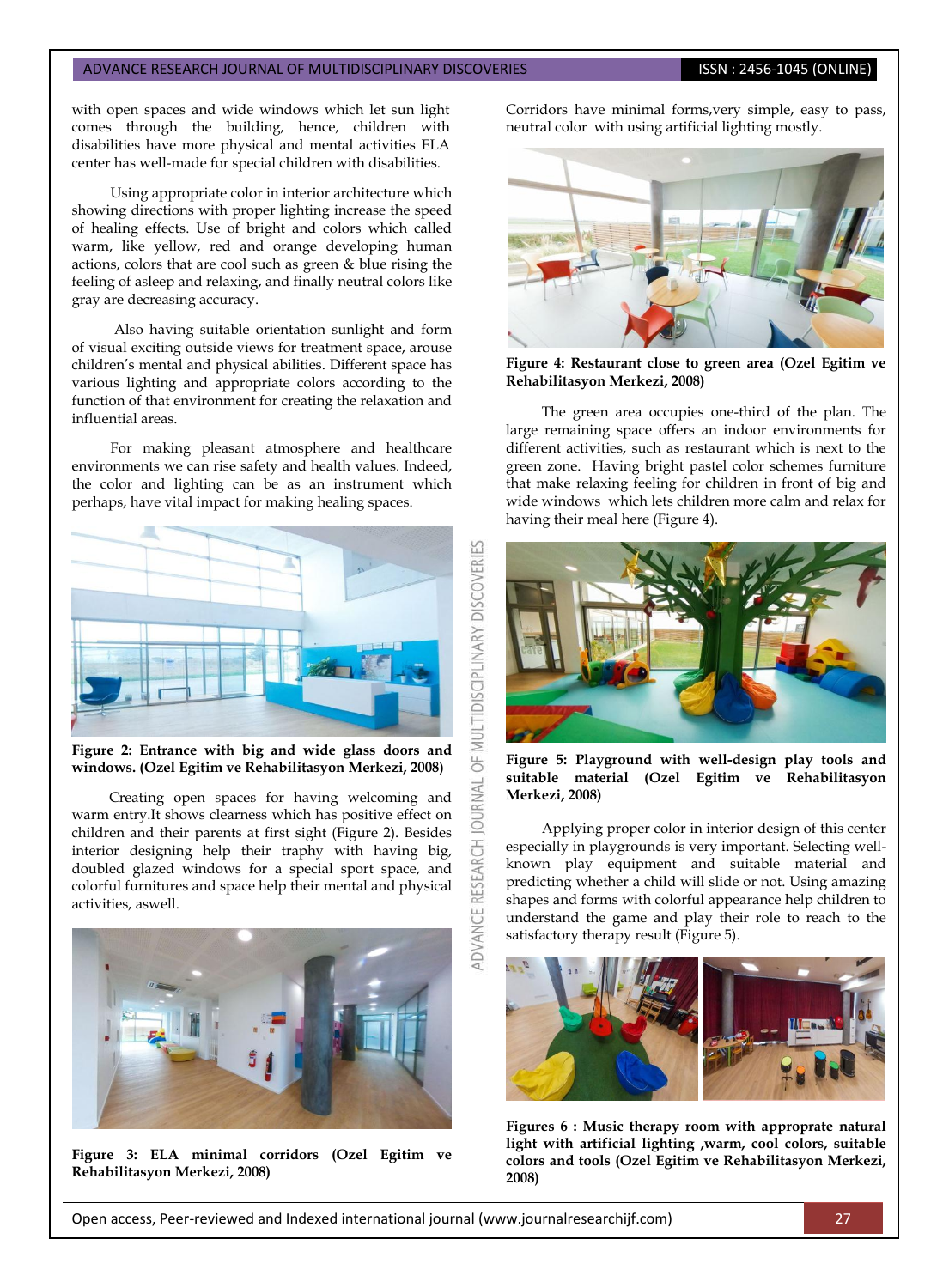Five senses refer to the five methods of perception, or sense: taste, sight, touch, smell, and sound. During therapy, the therapist arranges the environment for the child so the kid can manage himself. Choosing proper natural light with artificial lighting, and warm, cool color together in music trophy space help children to learn quicker and easier. Also the furniture's and instrument's colors motivate children to play with themeasily then learn it faster ( Figure 6 ).

#### **SECOND CASE STUDY**

#### **Children's Rehabilitation Centers TELETON**

This children's therapy and learning Center, located in Mexico, among open spaces and green fields. Projecting since 1999, built according Mexican images and metaphors, also has own design features with colorful geometry that familiarize to each region background. This project's concept inspired by colors within palette led through red, pink, orange, yellow and purple.



**Figure 7: Energetic colorful cylinder-shaped volumes Façade (Sordo Madaleno Arquitectos, 1999)**

The buildings are considered through energetic colors, Façade's openings that produce an astonishing use of light and shadow, with curvy linear shapes. The building's Façade valued in the rectangular forms that intersect cylinder-shaped figure. which act like shading elements as protecting from direct heat of sunlight or wind (Figure 7).



**Figure 8: Entrance welcoming and inviting, with amazing Reception. (Sordo Madaleno Arquitectos, 1999)**

Entrance having welcoming and warm atmosphere. There are many artificial lighting, enjoyable patterns and colors on the floor and reception desk, mixing with light and shadows which has positive impact on children and their parents at first sight in this interesting building (Figure8).



**Figure 9: Corridors are dynamic and energetic which connect entrance to the rooms and classes (Sordo Madaleno Arquitectos, 1999)**

Corridor ceiling's form are very dominant by their movement and being dynamic, also playing with light and shadow there, along with energetic wall's color such as orange, red and blue it makes environment very cheerful and entertaining. Moreover, floor patterns are very colorful and dynamic, which make children more active physically and mentally. Floor pattern can guide children to their destination as well (Figure 9).



**Figure10: Playground Room with amazing forms, colors and lighting (Sordo Madaleno Arquitectos, 1999)**

Having appropriate colors, exciting shapes and forms in interior design of this center especially in playgrounds are very crucial. Selecting suitable and colorful furniture with proper material for children. Having vertical linear openings which take sunlight during the day is noticeable. Also using artificial lighting help the atmosphere looks like warmer and enjoyable (Figure 10).

5F

**JOURNAL** 

**IDVANCE RESEARCH**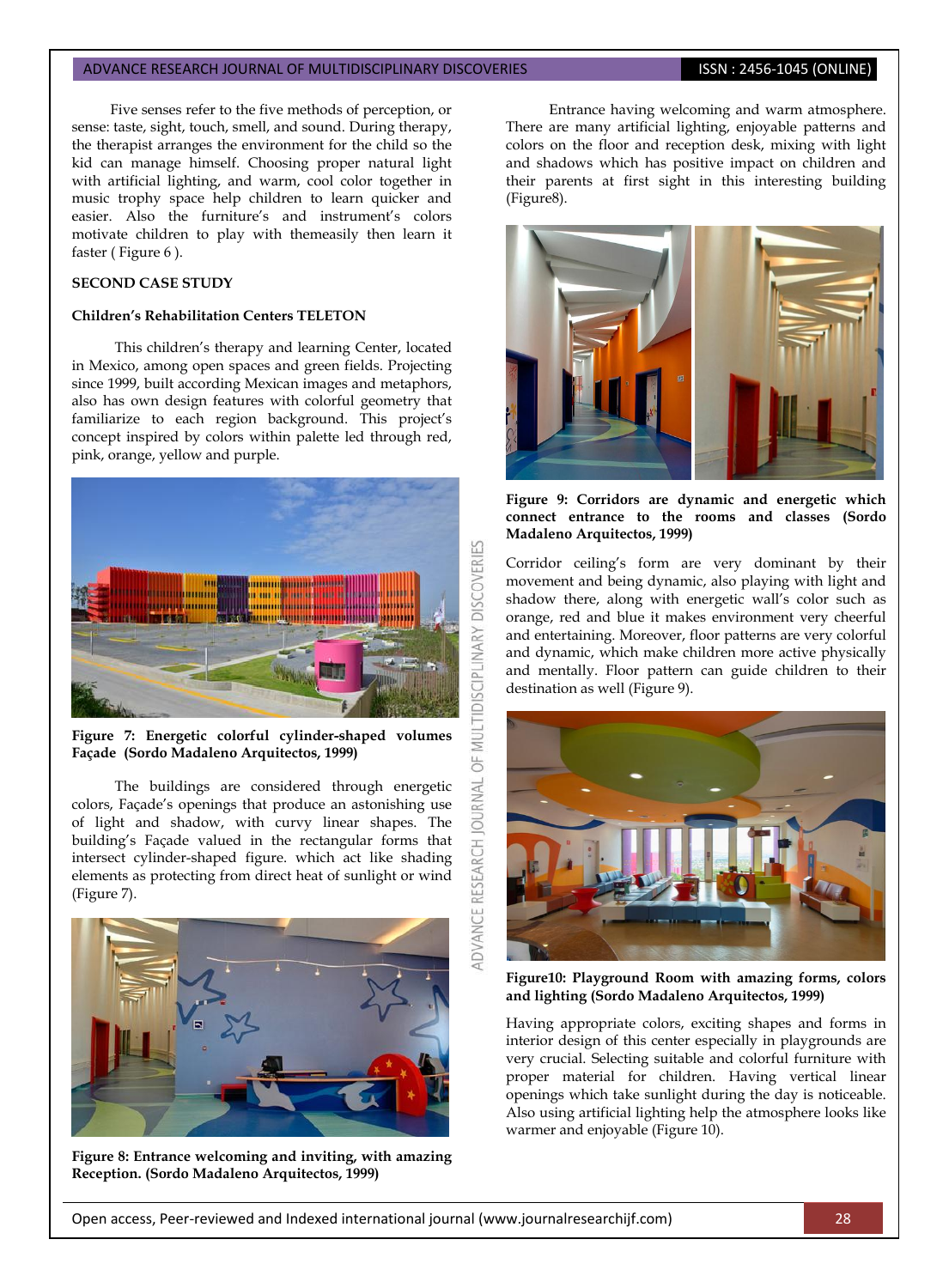

#### **Figure 11: Sensory Integration Trophy room dynamic atmosphere with exiting forms and shapes (Sordo Madaleno Arquitectos, 1999)**

The purpose of Sensory integration therapy is to help children with sensory processing disorders by showing them sensual motivation in a structured, repetitive method. The theory of that is after some time, the brain will adapt and permit children to process and respond to sensations more efficiently (Figure 11).



**Figure 12: Sensory Integration Trophy room dynamic atmosphere with exiting forms and shapes (Sordo Madaleno Arquitectos, 1999)**

There fore, the interior design is very important here, it should be dynamic atmosphere with exiting forms and shapes with energitic colors . also lighting is very essential for this environment . Hence, having several wide openings is important for using daylight which is natural and has more positive affects on children health and help them having good concentration on their assignments (Figure 12).

# **IV. FINDINGS AND RESULTS**

 The comparison of ELA Special Training and Rehabilitation Center and Children's Rehabilitation Centers TELETON are starting from exterior Façades. First case study building's Façade which is ELA Special Training and Rehabilitation Center has neutral and pastel color schemes. This is a minimal architectural building style, having vertical and horizontal lines, long glazed windows and having simple form of structure. In contrast with the second case study that called children's rehabilitation centers TELETON which has energetic and colorful Façade. It has rectangular forms that interconnect cylinder-shaped volumes, Façades make windows blind and curtains with coverings that create shading.

The first case study has open plan style without any dividers, with openings and wide windows which let sun light comes through the building, hence, children with disabilities have more physical and mental activities due to that much sunlight. But in second case study buildings are considered through energetic colors, Façade's openings that produce an astonishing use of light and shadow, with curvy linear shapes. The building's Façade valued in the rectangular forms that intersect cylinder-shaped figure. which act like shading elements as protecting from direct heat of sunlight or wind.

The case study one's entrance create open spaces with wide windows and too much natural daylighting for having welcoming and warm entry. Entrance is one of the important places for considering appropriate color and lighting design there. In the case study two's entrance there are many artificial lighting, pleasant patterns and colors on the floor and reception desk, mixing with light and shadows.

The first case study has suitable colors in interior design of the center's playgrounds. Selecting well-designed play tools with accurate material and predicting whether a child will slide or not. Using amazing shapes and forms with colorful appearance help children to understand the game and play their role to reach to the satisfactory therapy's result. In the second case study playground has appropriate colors, exciting shapes and forms in interior design, Selecting suitable and colorful furniture with proper material for children.

Having vertical linear openings which take sunlight during the day is noticeable. Also using artificial lighting help the atmosphere looks like warmer and enjoyable. In the case study one, there is proper natural light with artificial lighting, warm and cool color together in music trophy. Also having the furniture's and instrument's motivated colors. there is not mentioned music therapy space in the second case. The case study two has dynamic atmosphere with exiting forms and shapes with energetic colors in Sensory Integration Therapy space. also lighting is very essential for this environment. Thus, having several wide openings is important for using daylight which is natural and has more positive effects on children health. In case study one there is not mentioned about this space.

The case study one's restaurant which is next to the green zone has bright pastel color schemes furniture. It does not mention the case study two's restaurant. The case study one's Corridors have minimal forms, neutral color with using artificial lighting mostly. Nonetheless, in the case study two, Corridor's ceiling form are focal point by their dynamic movement and being lively, also playing with light and shadow, along with energetic wall's color such as orange, red and blue it makes environment very cheerful and entertaining. Moreover, floor patterns are very colorful and dynamic, which can guide children from one place to others.

**MULTIDISCIPLINARY DISCOVERIES** 

5

**JRNAL**  $\overline{c}$ 

RESEARCH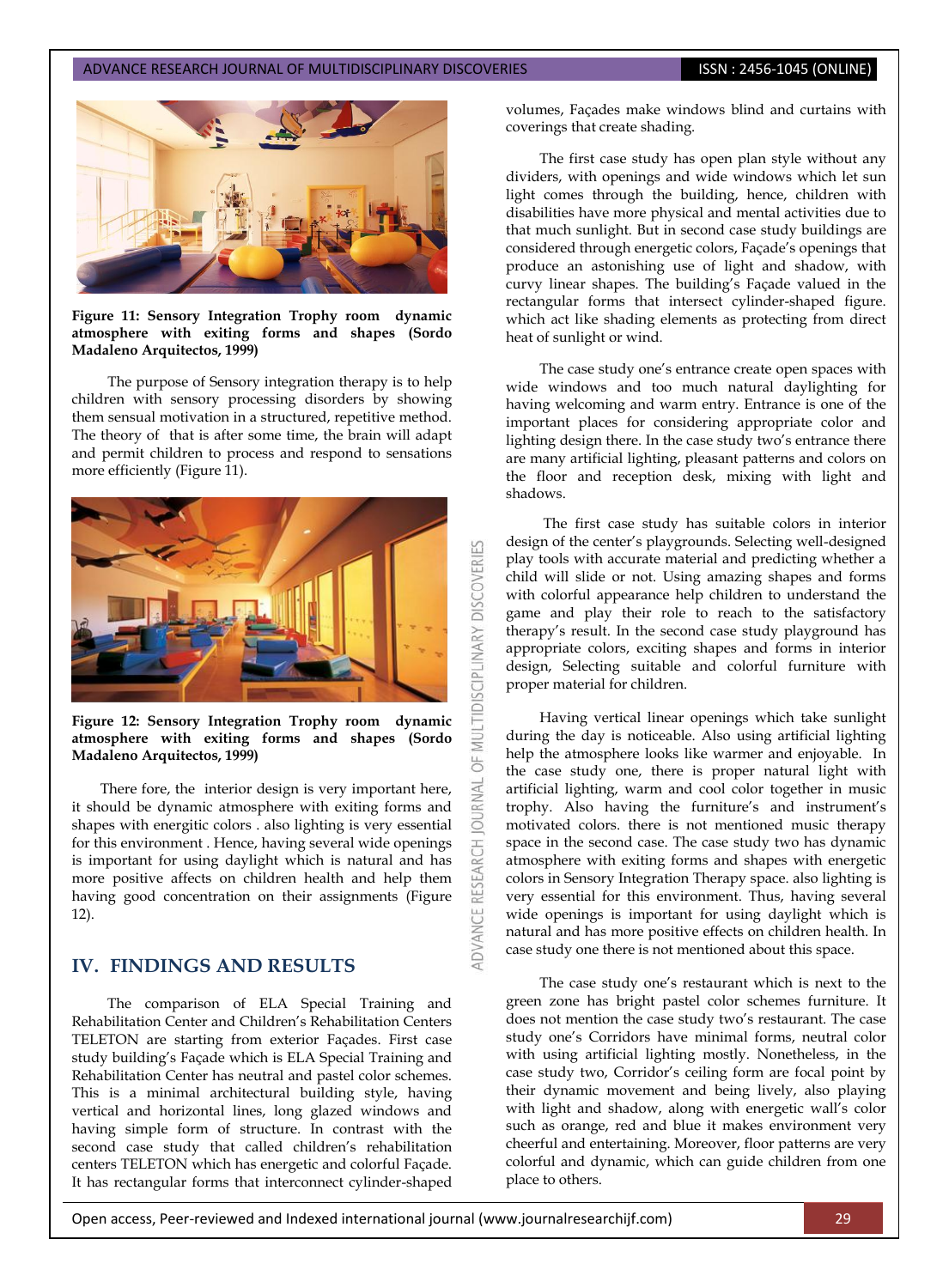**Table 1: Comparison of different spaces of two case studies according color and lighting**

| <b>Spaces</b>                     | <b>ELA Special Training and</b><br><b>Rehabilitation Center</b><br>(NICOSIA)                                               | Children's<br><b>Rehabilitation Centers</b><br><b>TELETON (MEXICO)</b>                                           |
|-----------------------------------|----------------------------------------------------------------------------------------------------------------------------|------------------------------------------------------------------------------------------------------------------|
| Façade                            | Neutral and pastel color<br>schemes                                                                                        | Energetic and colorful<br>form and shapes                                                                        |
| Plan                              | Interior architecture has<br>open plan style without<br>many dividers                                                      | Interior architecture has<br>rectangular forms that<br>intersect cylinder-<br>shaped figure                      |
| Entrance                          | Open space with wide<br>windows and adequate<br>natural daylighting                                                        | Attractive and dynamic<br>artificial lighting and<br>shadows                                                     |
| Play<br>ground                    | Having sufficient, plenty<br>daylight, Amazing shapes<br>and forms with colorful<br>appearance                             | Appropriate colorful<br>shapes and forms,<br>having suitable daylight                                            |
| Music<br>therapy<br>room          | Suitable natural lighting<br>which control with<br>curtains artificial lighting,<br>using warm and cool color<br>together  | In this case music<br>therapy space not<br>mentioned                                                             |
| Sensory<br>Integration<br>Therapy | In this case sensory<br>integration therapy not<br>mentioned                                                               | Dynamic atmosphere by<br>plenty lighting, exiting<br>forms and shapes with<br>energetic colors                   |
| Restaurant                        | Bright pastel color schemes<br>furniture that make<br>relaxing feeling for<br>children in front of big and<br>wide windows | In this case restaurant<br>not mentioned                                                                         |
| Corridors                         | Minimal forms, neutral<br>color , using artificial<br>lighting mostly                                                      | Dynamic forms of<br>ceiling and floor<br>patterns, playing with<br>lights and shadows,<br>energetic wall's color |

# **V. DISCUSSION**

According Table1, findings and comparisons of two rehabilitation center, I noticed about significant influences of color and lighting on children health physically and mentally.

The effect of using appropriate lighting and color in ELA and TELETON rehabilitation center's interior architecture display adequate light, increasing the speed of positive healing effects on children. Use of bright and colors which called warm, like yellow, red and orange developing human actions, colors that are cool such as green & blue rising the feeling of asleep and relaxing, and finally neutral colors like gray are decreasing accuracy. All of these results are essential, as a result interior architects have to use them in an appropriate way.

Entrance is one of the important spaces for considering proper color and lighting design, because it is the first place which children or patients with their parents face to that , it can affect them during rehabilitation process. So, the entrance should be wellcoming with positive energy to motivate patient and give them pleasure feeling for starting treatment procedure with good mood (Ahmadi, 2005). Therefore, entrance should not have stressful feeling by it design . Consequently, interior architects should consider designing with anxiety removal elements. Such as design open plan spaces without many wall as dividers, for sufficient using of naturl lighing.

An remarkable finding in children classroom is that a significant amount of children want to sit near the windows. The reasons for choosing seats or working near windows are the outside views , being close to nature and daylight warm air or cold air in hot seasons. Using suitable restaurant's lighting for chidren which is not too bright or too much dark,with warm colors like red and yellow, make relaxing feeling for them for having their meals. Children with disabilities have more limitations and different needs than normal children, therefor, they need special designs . For istance, their furniture measurment and ergonomy , material and equipments are very crucial for having good quality of health result; And it is very clear that use of suitable natural lighting and appropriate colors affect on children health during play therapy. Choosing proper natural light with help of artificial lighting,control of light with shades or curtain during playing music and having warm, cool color together in music trophy space help children to learn quicker and easier, they have better concentration on their works which it cause to having well cure and treatment.

# **VI. CONCLUSION**

OF MULTIDISCIPLINARY DISCOVERI

**JOURNAL** 

3

In conclusion, based on these information, I understand that lighting and color of treatment spaces play entirely vital role in improving children's health. They create positive distractions during children's treatment process. On one hand, make children relaxed, calm and feel safe, on the other hand, remove stress and anxiety. Using more natural lighting with appropriate design help children's health improvement. Human-being's emotion has close and important relation with interior architecture and design. The efficacious design for reaching well-being and health depends on architectures, interior architectures and finding balance and harmony between children and space design. As a final point, I recommend some solutions:

Suggesting another playground outside the buildings with suitable furniture, placed in appropriate lighting orientation. Using different color as a guide lines for easy finding the way in corridors and rest of buildings. Using more energetic color and attractive space forms in rehabilitation centers for motivating children mentally and physically. Making places equipped to sensors for checking and controlling having enough thermal condition and light in each spaces.

# **VII. REFERENCES**

[1] **Ahmadi, M. (2005).** *Birth Center, the missing link in the offices of Iran.* Master thesis, University of Medical Sciences, Faculty of medicine.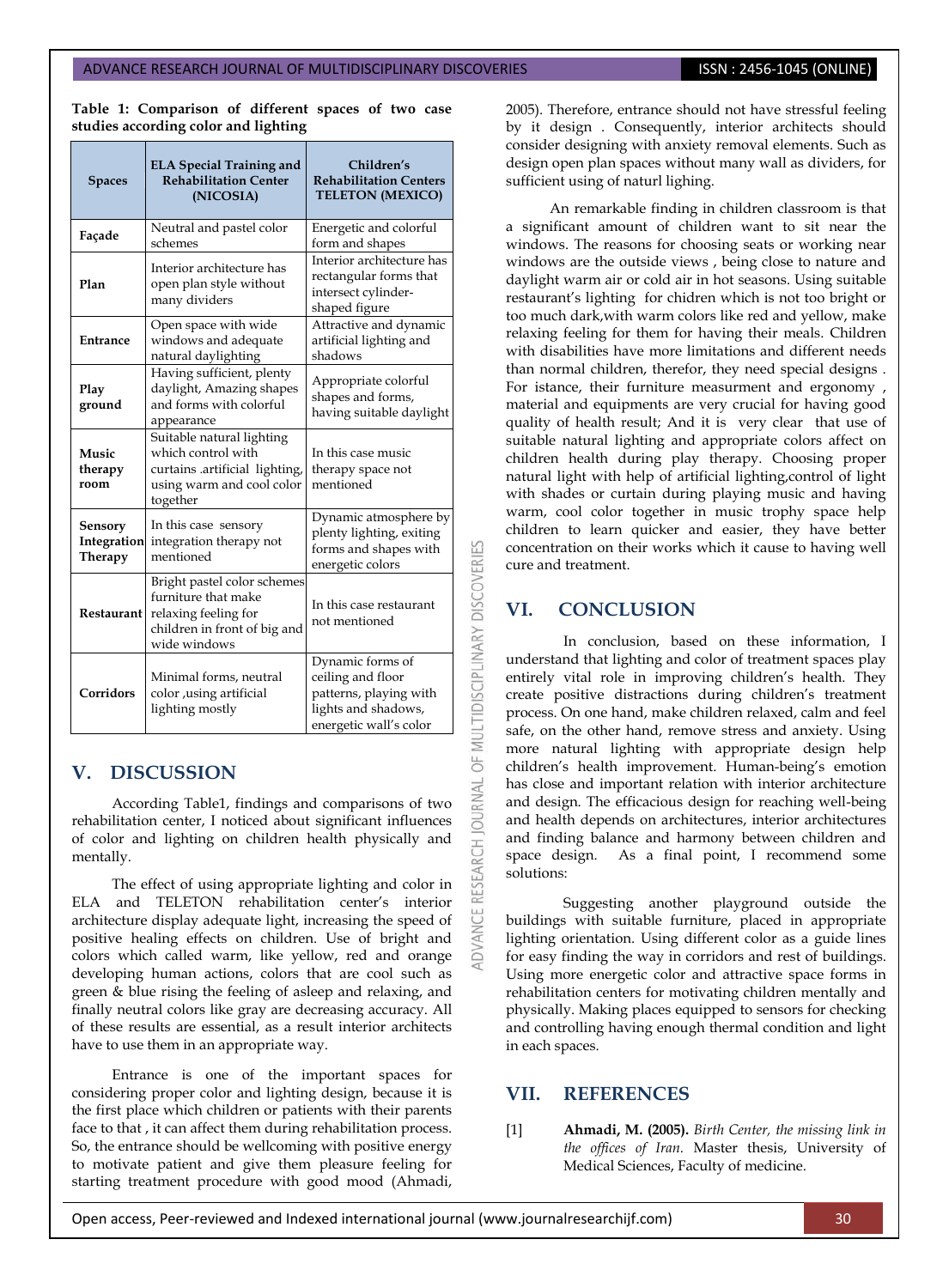- [2] **Art Therapy . (2018).** *Art Therapy Blog.* Retrieved from Color Therapy & Healing – An Introduction: http://www.arttherapyblog.com/online/colortherapy-healin introduction/#. XA0gjnQzZdg
- [3] **Cotton, N. S., & Geraty, R. G. (1984).** Therapeutic space design: Planning an inpatient children's unit. *American Journal of Orthopsychiatry, 54*, 624.
- [4] **De Benedittis, G. (2015).** Neural mechanisms of hypnosis and meditation. *Journal of Physiology-Paris, 109*(4-6), 152-164.
- [5] **Dijkstra, K., Pieterse, M., & Pruyn, A. (2006).** Physical environmental stimuli that turn healthcare facilities into healing environments through psychologically mediated effects: systematic review. , 166-181. *Journal of advanced nursing, 56*(2).
- [6] **Elizabeth Seton Pediatric Center. (1988).** *Elizabeth Seton Pediatric Center*. Retrieved 01 06, 2019, from Children's Rehabilitation Center: https://setonpediatric.org/childrens-rehabilitationcenter/
- [7] **Elyacoubi, E. (1999).** *Psychology and architecture, what relationship? A Psychological Approach to the Traditional Moroccan House", Elyas Soft Virtual Site.*

53

**DISCOVERI** 

**MULTIDISCIPLINARY** 

5

JOURNAL

ADVANCE RESEARCH

- [8] **Gibson, J. J. (2015).** *The ecological approach to visual perception: classic edition.* New York: Psychology Press.
- [9] **Gifford, R. (1988).** Light, decor, arousal, comfort, and communication. . *Journal of Environmental Psychology, 8*, 177-189.
- [10] **Haller, K. (2017).** *Color in interior design. Color Design* ( (2nd ed.) ed.). UK: Woodhead Publishing.
- [11] **Hidefi, M. (2017).** *Understanding and forecasting color trends in design. Color Design* (2nd ed ed.). UK: Woodhead Publishing.
- [12] **Hogan, S. (2001).** *Healing arts: The history of art therapy.* Boston: Jessica Kingsley Publishers.
- [13] **Mikellides, B. (2012).** *Colour Design,Theories and Applications.* UK: Woodhead Publishing. Retrieved from https://doi.org/10.1533/9780857095534.1.105
- [14] **Moneim, D. W. (2005).** "Architecture and Human Behavior, Does Design Affect Our Senses?". *Journal of The Egyptian Society of Engineers.*
- [15] **Moore, G. T., Jelin, G., & MaCarty, A. (1995).**  Children's village:A safe haven for children of stress and violence. ,. *Children's Environments, 12*(1), 1-24.
- [16] **Morin, A. (2018, 12 28).** *Understood for Learning & Attention Issues*. Retrieved from Sensory Integration Therapy: What You Need to Know: approaches/therapies/sensory-integration-therapywhat-you-need-to-know
- [17] **Olds, A. R. (1989).** Psychological and physiological harmony in child care center design. . *Children's Environments Quarterly, 6*(4), 8-16.
- [18] **Olesen, J. (2014, March 27).** *color-meanings*. Retrieved 12 03, 2018, from 7 Best Colors For Healing: https://www.color-meanings.com/7-best-colorshealing/
- [19] **Ozcan, H. (2006).** *Healing design: A holistic approach to social interaction in pediatric intensive care units in the United States and Turkey.* Doctoral Dissertation, , Texas A & M University, USA.
- [20] **Ozel Egitim ve Rehabilitasyon Merkezi. (2008).** *Ozel Egitim ve Rehabilitasyon Merkezi.* Retrieved 12 20, 2018, from Virtual Tour: http://elaozelegitimkibris.com/sanal-tur.html
- [21] **Patrick, A., Weightman, H., Preston, N., Holt, R., Allsop, M., Bipinchandra, M. B., & Levesley. (2010).**  Engaging children in healthcare technology design: developing rehabilitation technology for children with cerebral palsy. *Journal of Engineering.Design,*.
- [22] **Pattison, H. M., & Robertson, C. E. (1996).** The effect of ward design on the well‐being of post‐operative patients. *Journal of advanced nursing,, 23*(4), 820-826.
- [23] **Ricci, N. (2018).** *" The Psychological Impact of Architectural Design".* CMC Senior Theses, Psychology. doi:https://scholarship.claremont.edu/cmc\_theses/ 1767
- [24] **Riley, C. A. (1995).** *Color codes: Modern theories of color in philosophy, painting and architecture, literature, music, and psychology.* UPNE.
- [25] **Robledo , M. D. (2017).** *Analysis of interior design requirements for kindergarten classrooms with respect to learning environment elements.* Master's thesis, Başkent Üniversitesi Sosyal Bilimler Enstitüsü.
- [26] **Rodriguez, C. M., & Barbur, J. L. (2017).** Variability in normal and defective color vision. Color Design, MA: Elsevier BV. pp. 43-97. DOI:10.1016/b978-0-08- 101270-3.00007-2. *British medical bulletin, 122*(1), 51- 77.
- [27] **Said, I. (2007).** *Architecture for children: Understanding children perception towards built environment.* PHD's thesis.
- [28] **Schweitzer, M., Frampton, S., & Gilpin, L. (2004).**  Healing spaces: elements of environmental design that make an impact on health. *Journal of Alternative & Complementary Medicine,, 10*(1), 71.
- [29] **Sordo Madaleno Arquitectos. (1999).** *Sordo Madaleno.* Retrieved 12 10, 2018, from Children's Rehabilitation Centers TELETON: http://www.sordomadaleno.com/sma/projectssm/childrens-rehabilitation-centers-teleton

Open access, Peer-reviewed and Indexed international journal (www.journalresearchijf.com) 31